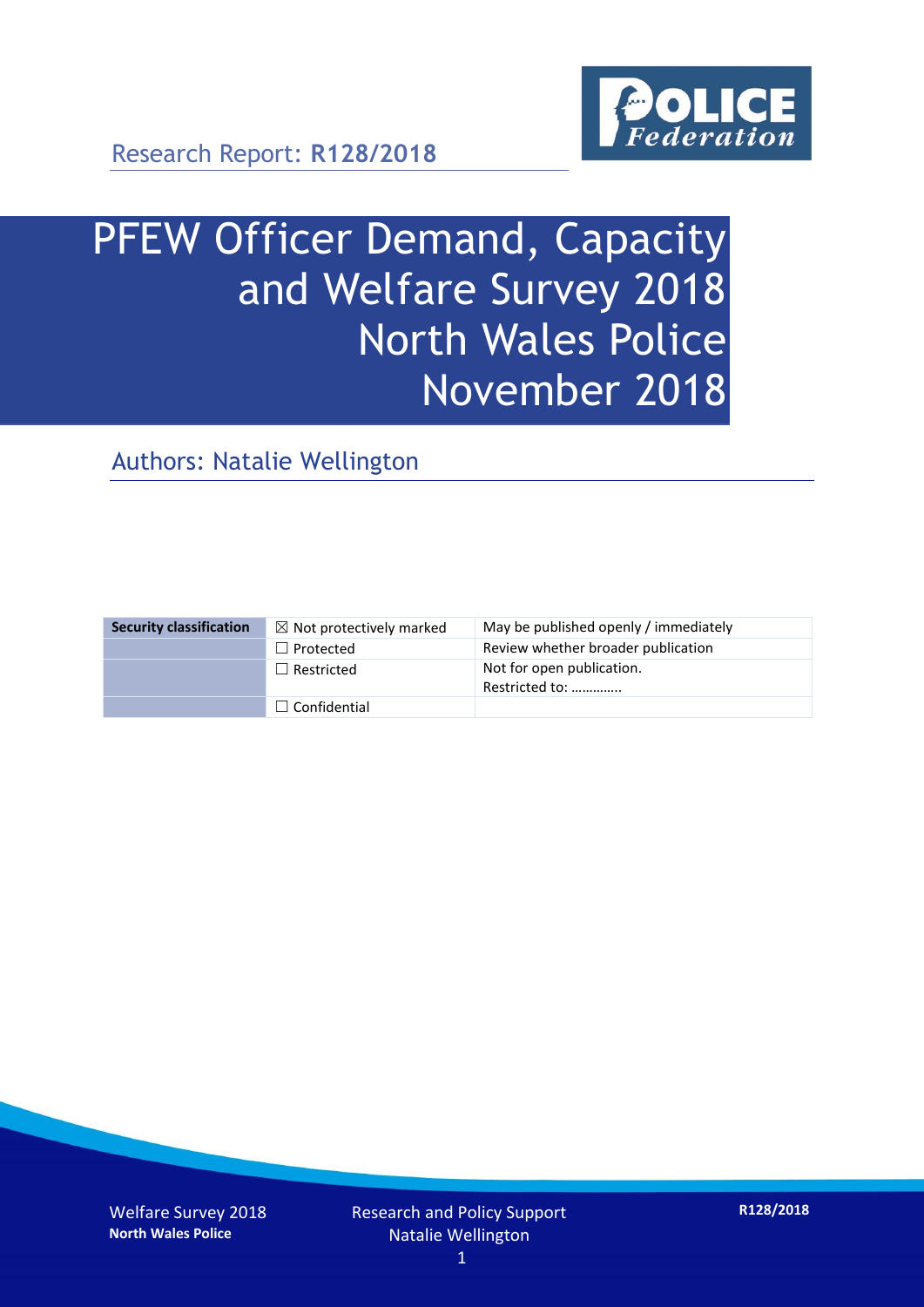## **FOREWORD**

#### **INTRODUCTION**

Over the last decade, the impact of reducing policing budgets on officer numbers has been considerable, with a 15% fall in officer numbers over a seven year period from a high of 142,056 in 2009 to 121,010 in March 2018. $^{\mathrm{i}}$  Evidence from a focus group study conducted by the PFEW<sup>ii</sup> highlighted that these reductions may be having a negative effect on officers individual wellbeing. It was within this context that the Police Federation of England and Wales (PFEW) began a biennial Demand, Capacity and Welfare Survey. The 2018 PFEW Officer Demand, Capacity and Welfare Survey is the second iteration of the survey.

This report provides a summary of responses to key questions from the 2018 PFEW Officer Demand, Capacity and Welfare Survey from respondents in North Wales Police.

Where appropriate, details of average responses from last year, or the police service as a whole, are also presented. However, differences across these figures have not been tested to assess whether they are statistically significant<sup>1</sup>; therefore any and all differences reported are for guidance only and must be treated with caution.

Force rankings have not been included, because not all differences are statistically significant. In addition, forces with fewer than 100 respondents were not provided with a force level report as their sample size was too small to be representative of the force as a whole and may have enabled identification of individuals based on their demographics.

Please be aware that the total number of responses for each item may vary slightly as not all items were answered by all respondents, and all percentages are rounded to the nearest whole number. In addition, the actual differences between any and all groups may be quite small and these details should be considered when interpreting the data.

Welfare Survey 2018 **North Wales Police**

-

 $<sup>1</sup>$  As all the data are derived from samples of the population, rather than the whole population, percentage figures calculated are strictly</sup> speaking estimates, rather than exact measures. This means that every figure has a margin of error associated with it. Hence a very small percentage difference year on year may be due to sampling, rather than to actual changes.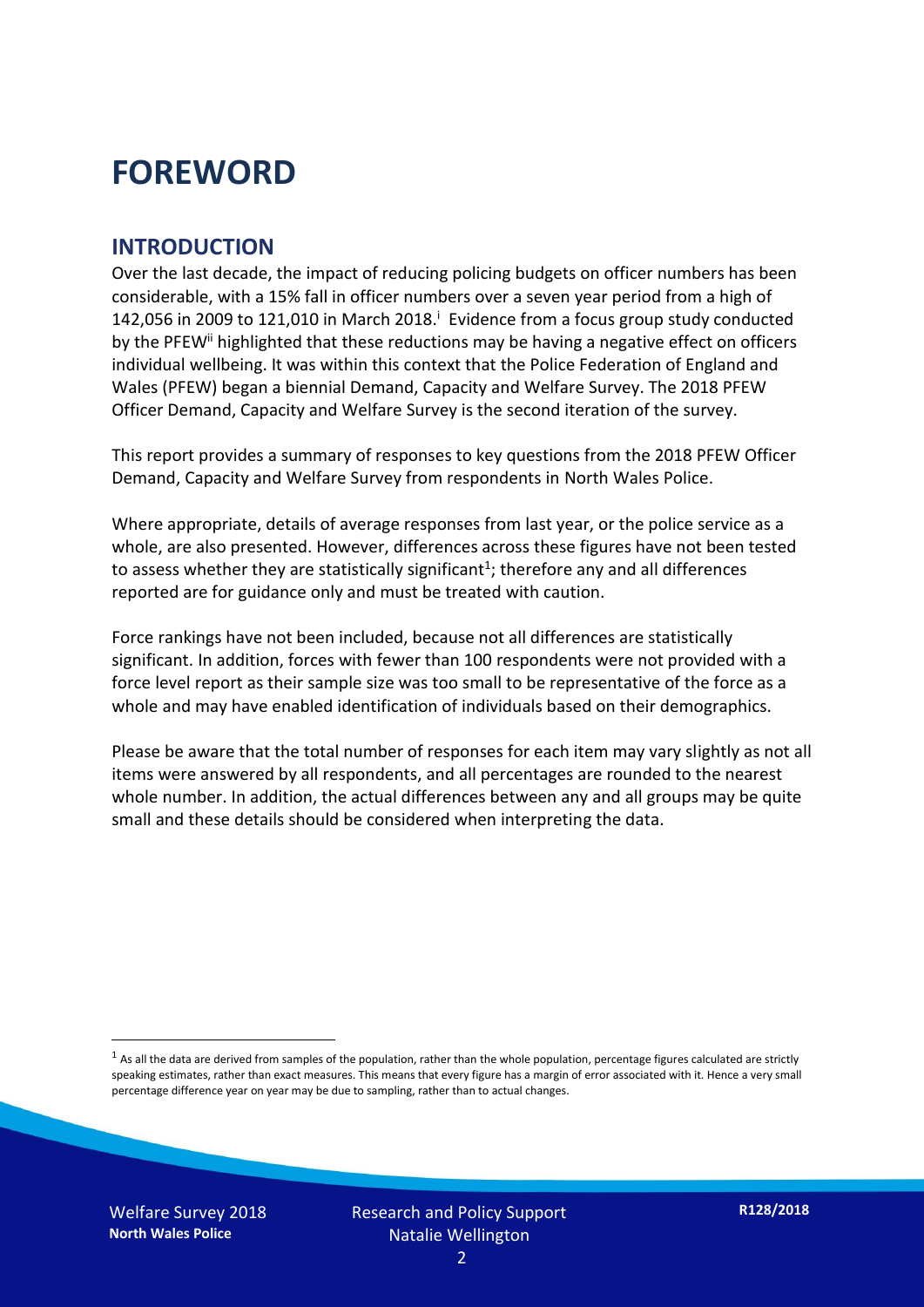#### **RESPONSE RATES AND DEMOGRAPHICS**

Survey responses were gathered over a six-week period between August and September 2018. All officers of the federated ranks in England and Wales were eligible to participate.

Analyses were conducted on a sample of 18,100 responses drawn from all 43 forces across England and Wales.<sup>2</sup> The national response rate for the 2018 survey was 15%.

Overall 4% of respondents (n=788) to the survey declined to state which force they belonged to. These responses have been included within the national data but are excluded from force-level analyses.

268 responses were received from North Wales Police, representing a response rate of around 18%. <sup>3</sup> The margin of error for this report has been calculated using the size of the sample and the population. At a 95% confidence level, this force report has a 5% margin of error. If the margin of error is less than 5%, it can be considered to be within the normal bounds of academic rigor.<sup>4</sup> If this threshold has not been met, the results from this report must be interpreted with caution.

60% of responses from North Wales Police were received from male officers and 36% of responses were from female officers. The other 4% preferred not to say or identified in another way. In regards to rank, 74% of respondents from North Wales Police were Constables, 18% were Sergeants, 5% were Inspectors, and 3% were Chief Inspectors. 2% of responses from North Wales Police were received from Black and Minority Ethnic (BME) officers.

-

 $2$  Data were removed where the respondent indicated they were not currently a police officer or they gave implausible answers – for full exclusion criteria, please see the full report.

<sup>3</sup> Based on March 2018 Home Office figures of officer headcount, for full details please see item ii in the reference section.

<sup>4</sup> The generally accepted academic standards is a 95% confidence level with a 5% (or less) margin of error.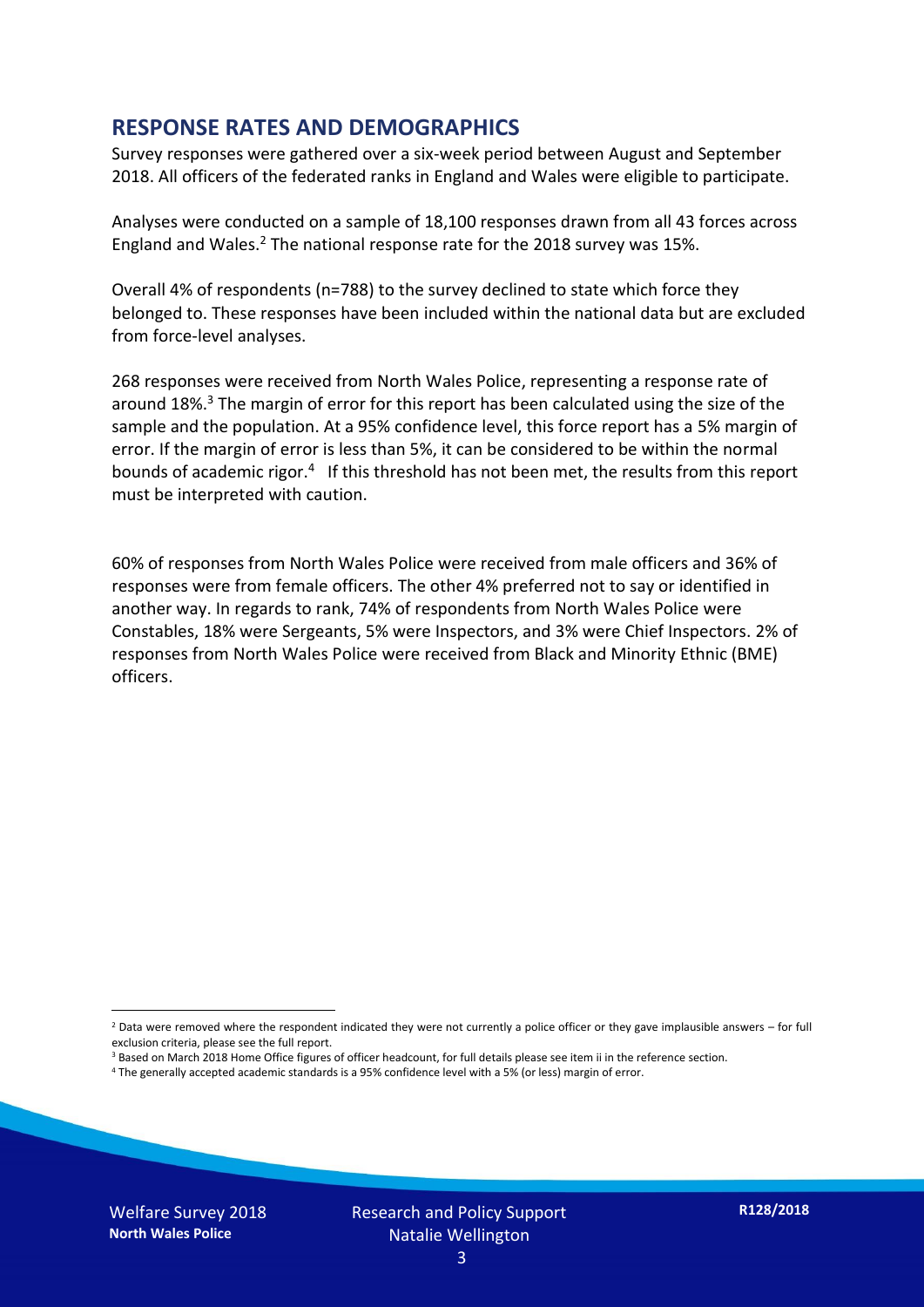## **INFOGRAPHIC**



### **Who responded?**

**268** responses were received from North Wales Police, representing a **18%** response rate



Welfare Survey 2018 **North Wales Police**

Research and Policy Support Natalie Wellington

**R128/2018**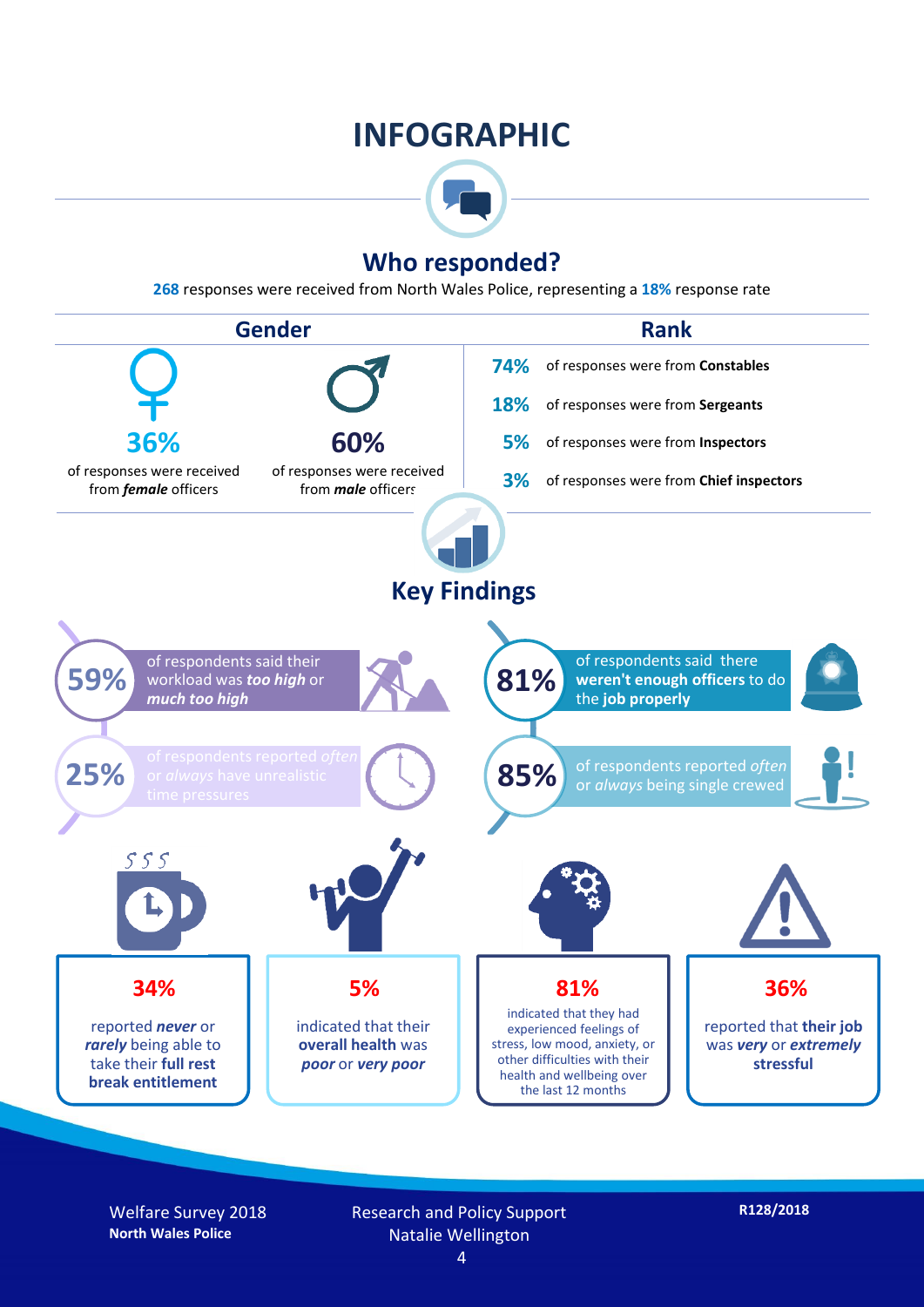## **Executive Summary**

- **268** responses were received from North Wales Police, representing a response rate of around **18%**.
- The average (mean) rating for overall Job satisfaction for respondents from North Wales Police was **5/10.**
- Frequent single crewing (often or always) was reported by **85%** of respondents from North Wales Police.
- **34%** of respondents from North Wales Police reported *never* or *rarely* being able to take their **full rest break entitlement***; lower than* the proportion in 2016.
- **59%** of respondents from North Wales Police said their **workload** was *too high* or *much too high; higher than* the proportion in 2016.
- **25%** of respondents from North Wales Police reported *often* or *always* **having unrealistic time pressures***; higher than* the proportion in 2016.
- **81%** of respondents from North Wales Police said there **weren't enough officers to do the job properly***; higher than* the proportion in 2016.
- **13%** said that they had **enough time engage in proactive policing** in their team/unit*; lower than* the proportion in 2016.
- **5%** of respondents from North Wales Police indicated that their **overall health** was *poor* or *very poor.*
- **81%** of respondents from North Wales Police indicated that they had **experienced feelings of stress, low mood, anxiety, or other difficulties with their health and wellbeing** over the last 12 months.
- **36%** of respondents from North Wales Police reported that their job was *very* or *extremely* **stressful***; higher than* the proportion in 2016.
- **19%** of North Wales Police respondents reported that they had suffered **one or more injuries** that required medical attention as a result of **work-related violence** in the last year.
- **18%** of North Wales Police respondents reported that they had suffered **one or more injuries** that required medical attention as a result of **work-related accidents** in the last year.
- **44%** of respondents from North Wales Police felt that someone would be **treated differently (in a negative way)** if they disclosed difficulties with their mental health and wellbeing; *higher than* the proportion in 2016.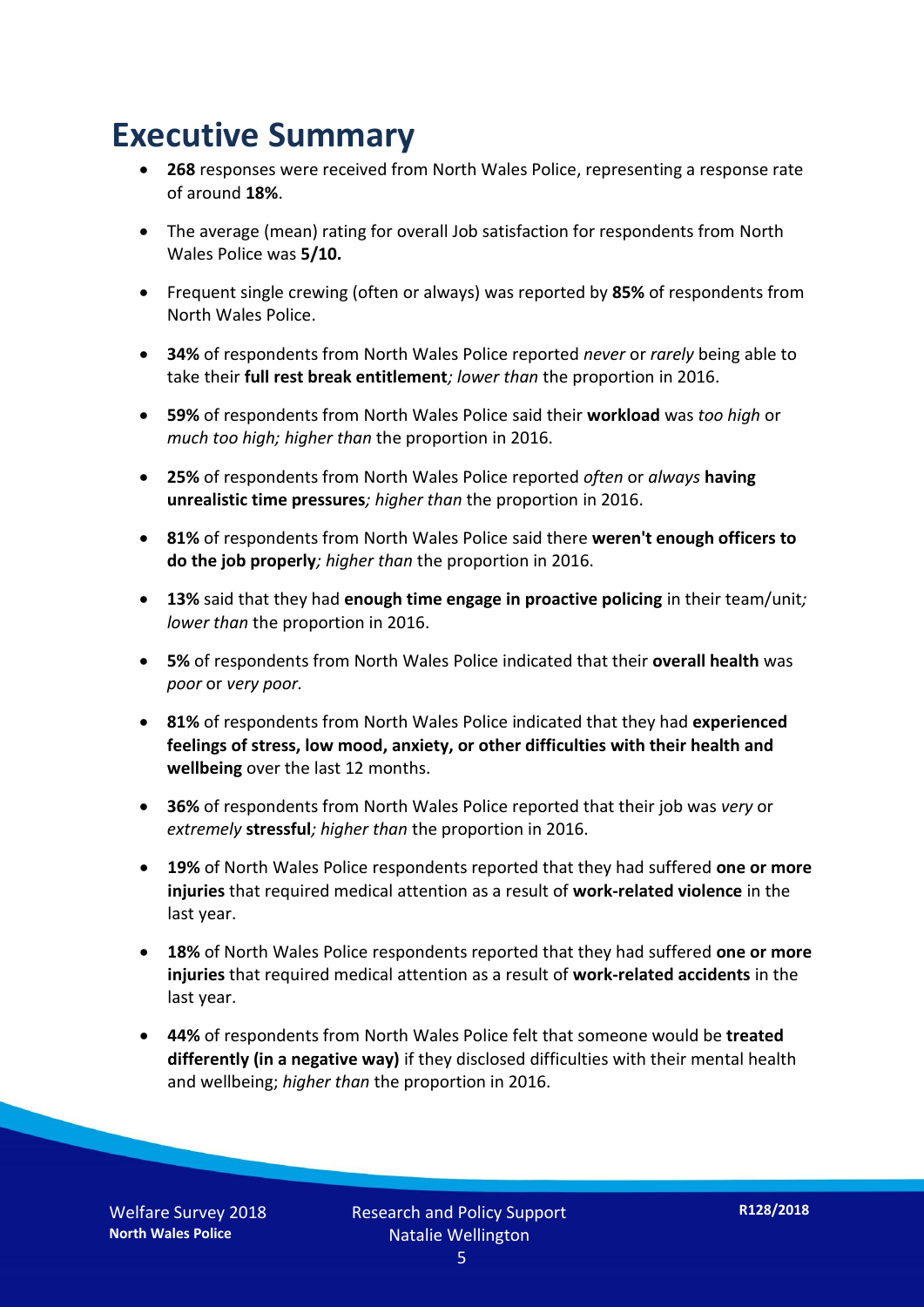## **1. WORKING ARRANGEMENTS**

### **1.1. OVERALL JOB SATISFACTION**

Respondents were asked to rate their overall job satisfaction between 0 and 10, where 0 was 'not at all satisfied' and 10 was 'completely satisfied.'

The average (mean) rating for overall job satisfaction for respondents from North Wales Police was 5/10 (range 0-10), with 25% of respondents reporting an overall job satisfaction rating of 2 or less.

This can be compared to the National average of 4/10, and 32% of respondents reported an overall job satisfaction rating of 2 or less.

#### **1.2. SHIFTS**

3% of respondents from North Wales Police reported that their formal shift duration was more than the 8-10 hours advised by the Health and Safety Executive<sup>iii</sup> and the Police Negotiating Board,<sup>iv</sup> and 0% of respondents indicated a shift length of 12 hours or more.

7% of the national sample indicated that their formal shift duration was more than 8-10 hours, and 5% indicated a shift length of 12 hours or more.

#### **1.3. SINGLE CREWING**

Among respondents from North Wales Police, for whom this item was applicable, 85% reported being single crewed either *often* or *always* over the previous 12 month period. This can be compared with 75% of respondents from the national sample.

#### **1.4. BREAKS, REST DAYS AND ANNUAL LEAVE**

34% of respondents from North Wales Police reported *never* or *rarely being* able to take their full rest break entitlement, and 57% reported having had two or more rest days cancelled in the previous 12 month period. In addition, 27% of respondents from North Wales Police told us that they have not been able to take their full annual leave entitlement in the previous 12 month period.

Historical comparison for items relating to breaks, rest days and annual leave for **North Wales Police**, are provided in Table 1.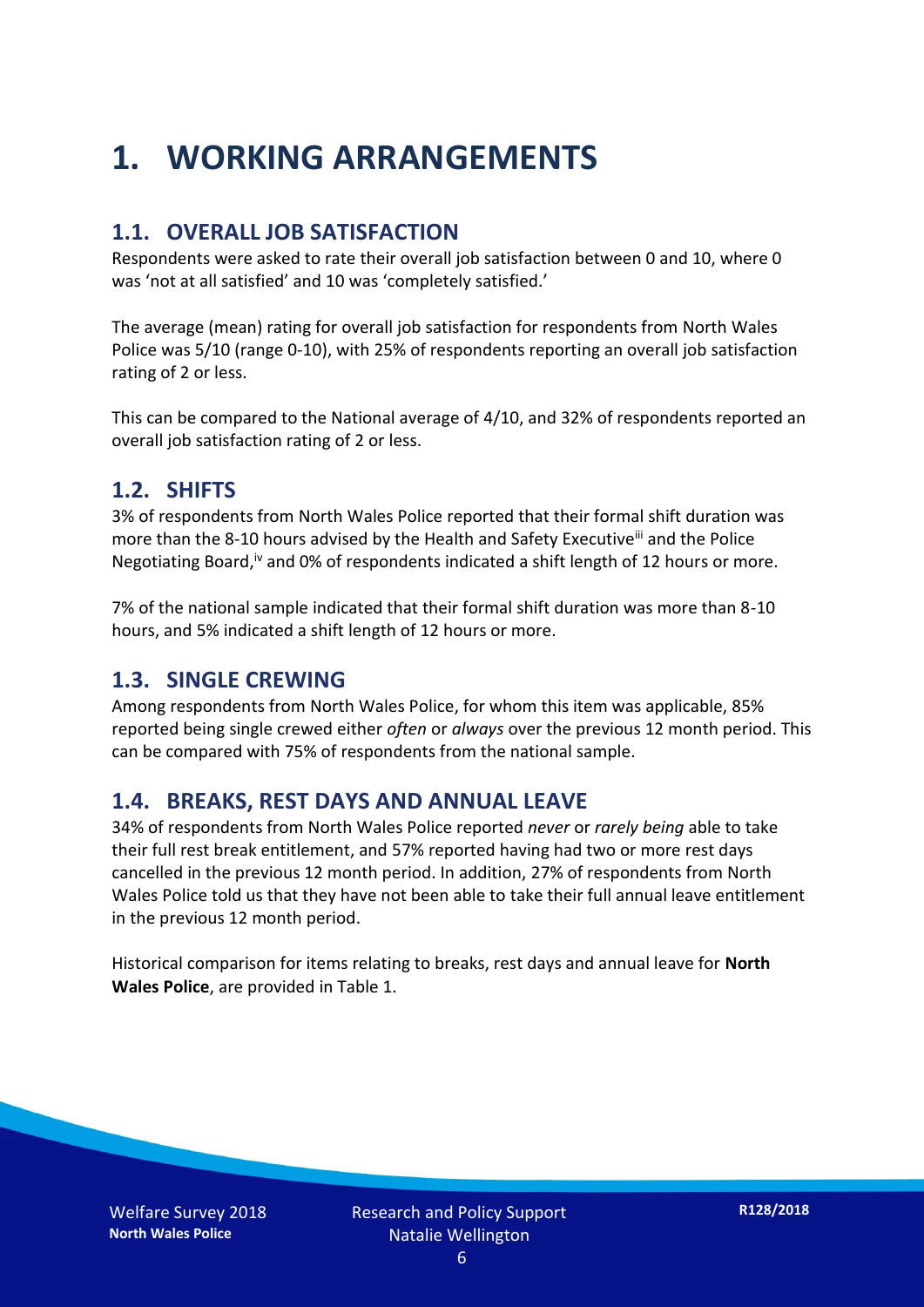| Table 1: Force level figures for breaks, rest days and<br>annual leave     | 2016 | 2018 |
|----------------------------------------------------------------------------|------|------|
| Reported being never or rarely able to take full rest<br>break entitlement | 36%  | 34%  |
| Reported having 2 or more rest days cancelled in the<br>previous 12 months | 68%  | 57%  |
| Reported being unable to take their full annual leave<br>entitlement       | 31%  | 27%  |

Historical comparisons for items relating to breaks, rest days and annual leave for the **police service as a whole**, are provided in the table below.

| Table 2: National figures for breaks, rest days and<br>annual leave        | 2016 | 2018 |
|----------------------------------------------------------------------------|------|------|
| Reported being never or rarely able to take full rest<br>break entitlement | 53%  | 52%  |
| Reported having 2 or more rest days cancelled in the<br>previous 12 months | 76%  | 67%  |
| Reported being unable to take their full annual leave<br>entitlement       | 33%  | 31%  |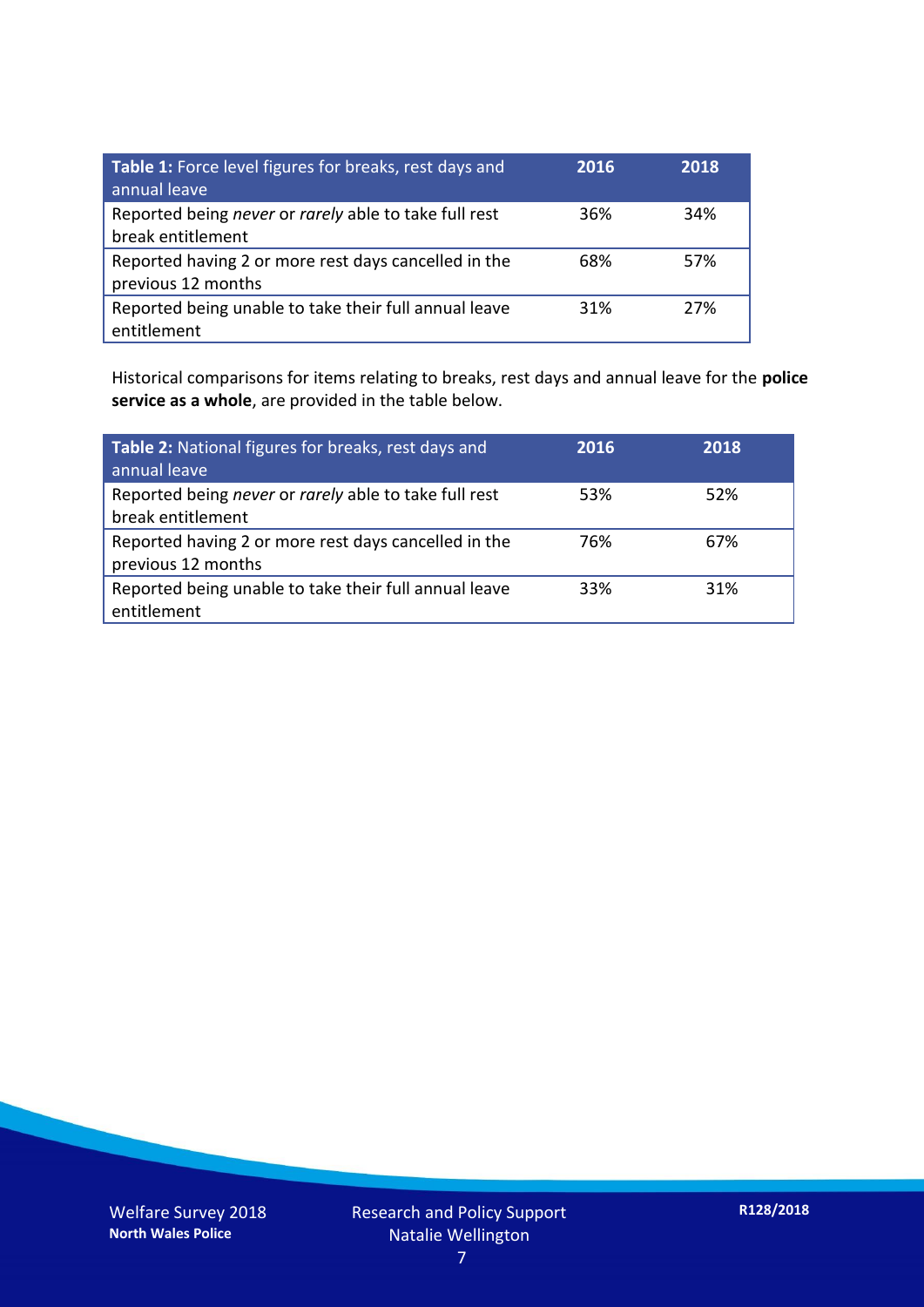## **2. DEMAND**

### **2.1. WORKLOAD**

59% of respondents from North Wales Police told us that their workload is currently *too high*, or *much too high* – *lower than* the proportion from the national sample (72%) and *higher than* the proportion reported by North Wales Police in the 2016 Demand, Capacity and Welfare Survey.

### **2.2. HSE MANAGEMENT STANDARDS**

The UK Health and Safety Executive published the Management Standards Indicator Tool (MSIT) to assist organisations in the assessment of workers exposure to dimensions of the psychosocial work environment that, if not properly managed, can lead to harm to health.<sup>v</sup> The 25-item version of the MSIT<sup>vi</sup> contains four items that measure job demands, which were included as part of the Demand, Capacity and Welfare Survey.

27% of respondents from North Wales Police told us that they *often* or *always* have unachievable deadlines, and 48% that they *often* or *always* have to neglect some tasks because they have too much to do.

Historical comparisons for the MSIT job demand items for **North Wales Police** are provided in the table below.

| Table 3: Force level figures for HSE MSIT job demands | 2016 | 2018 |
|-------------------------------------------------------|------|------|
| Often or always have unrealistic time pressures       | 21%  | 25%  |
| Often or always pressured to work long hours          | 17%  | 19%  |
| Often or always have to neglect some tasks because    | 28%  | 48%  |
| they have too much to do                              |      |      |
| Often or always have unachievable deadlines           | 18%  | 27%  |

Historical comparison for the MSIT job demand items for the **police service as a whole**, are provided in the table below.

| Table 4: National figures for HSE MSIT job demands | 2016 | 2018 |
|----------------------------------------------------|------|------|
| Often or always have unrealistic time pressures    | 35%  | 40%  |
| Often or always pressured to work long hours       | 26%  | 29%  |
| Often or always have to neglect some tasks because | 43%  | 54%  |
| they have too much to do                           |      |      |
| Often or always have unachievable deadlines        | 29%  | 38%  |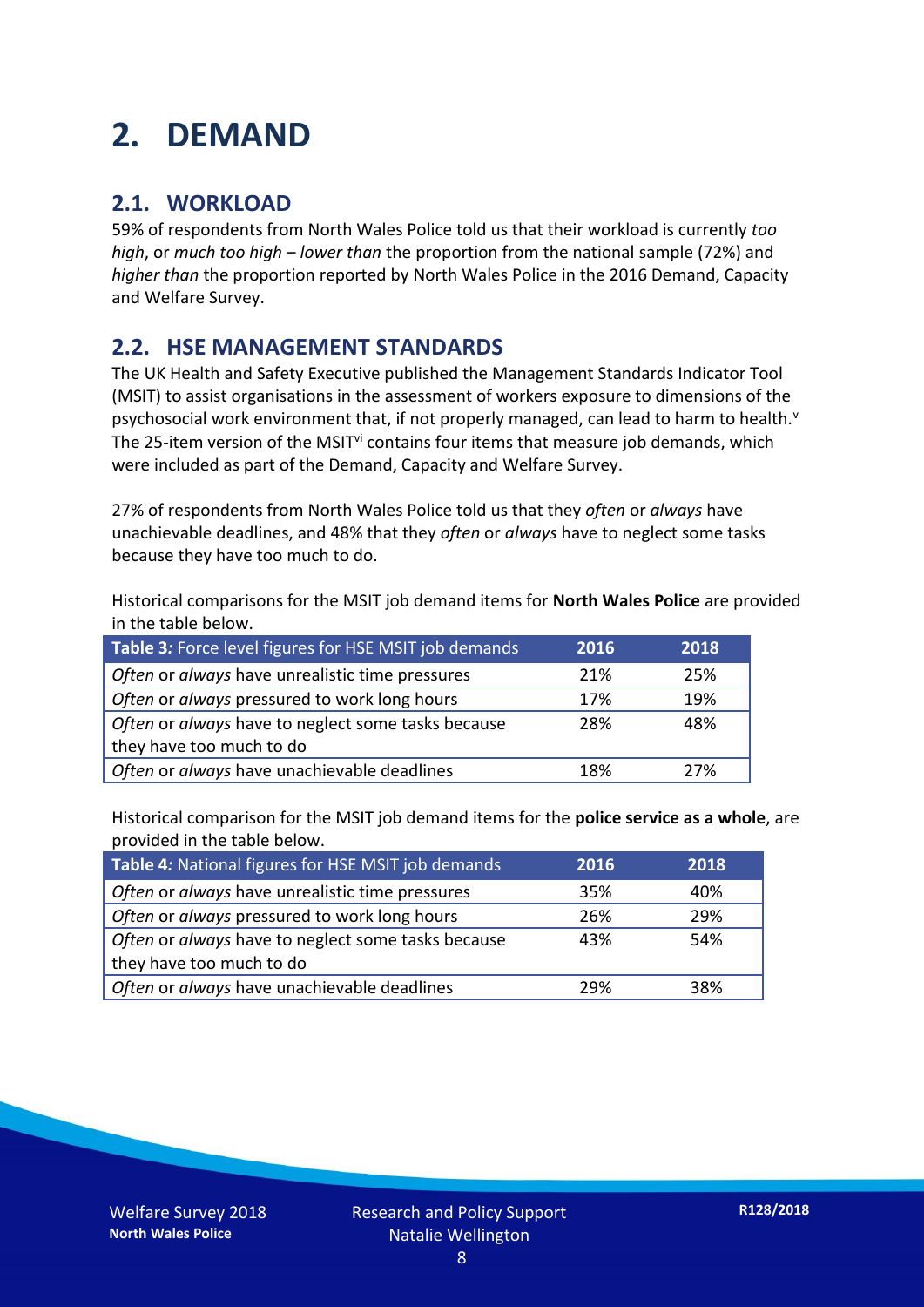### **2.3. AMOUNT AND PACE OF WORK**

68% of respondents from North Wales Police *disagreed* or *strongly disagreed* that they were able to meet all of the conflicting demands on their time, whilst 13% *agreed* or *strongly agreed* that they had enough time engage in proactive policing in their team/unit. The proportion of officers from North Wales Police reporting to have enough time to engage in proactive policing is *lower than* the proportion in 2016.

Across the police service as a whole, 74% of respondents *disagreed* or *strongly disagreed* that they were able to meet all of the conflicting demands on their time and 90% *disagreed* or *strongly disagreed* that there are enough officers to manage all the demands made on their team/unit.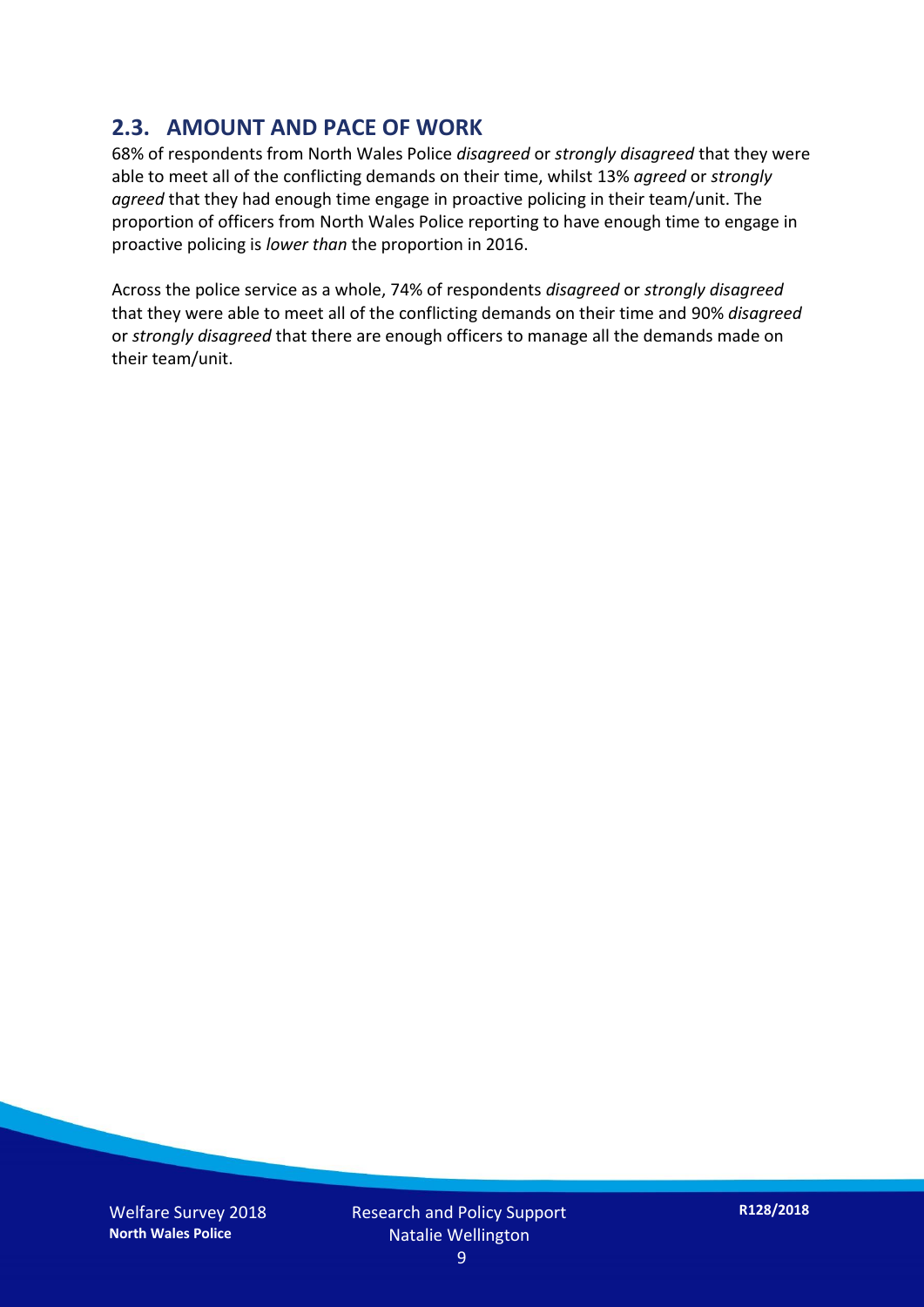## **3. CAPACITY**

### **3.1. MINIMUM OFFICER STAFFING**

72% of respondents from North Wales Police indicated that their team or unit had a minimum officer staffing level.

Among respondents whose team or unit had a minimum officer staffing level, 13% indicated that this level was *never* or *rarely* achieved. This can be compared to 2016 where 5% of respondents from North Wales Police indicated that the minimum officer staffing level was *never* or *rarely* achieved.

### **3.2. OFFICER STAFFING ARRANGEMENTS**

71% of respondents *disagreed* or *strongly disagreed* that the way officer staffing levels are determined in their team/unit seems to be effective; *higher than* the proportion reported in 2016.

Historical comparisons of two key items relating to capacity to deal with demand for **North Wales Police** are provided in the table below.

| Table 5: Force level figures for key items relating to capacity                                                     |                                                      |      |  |
|---------------------------------------------------------------------------------------------------------------------|------------------------------------------------------|------|--|
| <b>Statements</b>                                                                                                   | % of respondents who<br>disagreed with the statement |      |  |
|                                                                                                                     | 2016                                                 | 2018 |  |
| There are enough officers in my team/unit for me to do<br>my job properly                                           | 75%                                                  | 81%  |  |
| In my experience, we generally have enough officers to<br>manage all the demands being made on us as a<br>team/unit | 84%                                                  | 88%  |  |

Historical comparisons of the same items for the **police service as a whole** are provided in the table below.

| Table 6: National figures for key items relating to capacity                                                        |                                                      |      |  |  |
|---------------------------------------------------------------------------------------------------------------------|------------------------------------------------------|------|--|--|
| <b>Statements</b>                                                                                                   | % of respondents who<br>disagreed with the statement |      |  |  |
|                                                                                                                     | 2016                                                 | 2018 |  |  |
| There are enough officers in my team/unit for me to do<br>my job properly                                           | 78%                                                  | 83%  |  |  |
| In my experience, we generally have enough officers to<br>manage all the demands being made on us as a<br>team/unit | 85%                                                  | 90%  |  |  |

Welfare Survey 2018 **North Wales Police**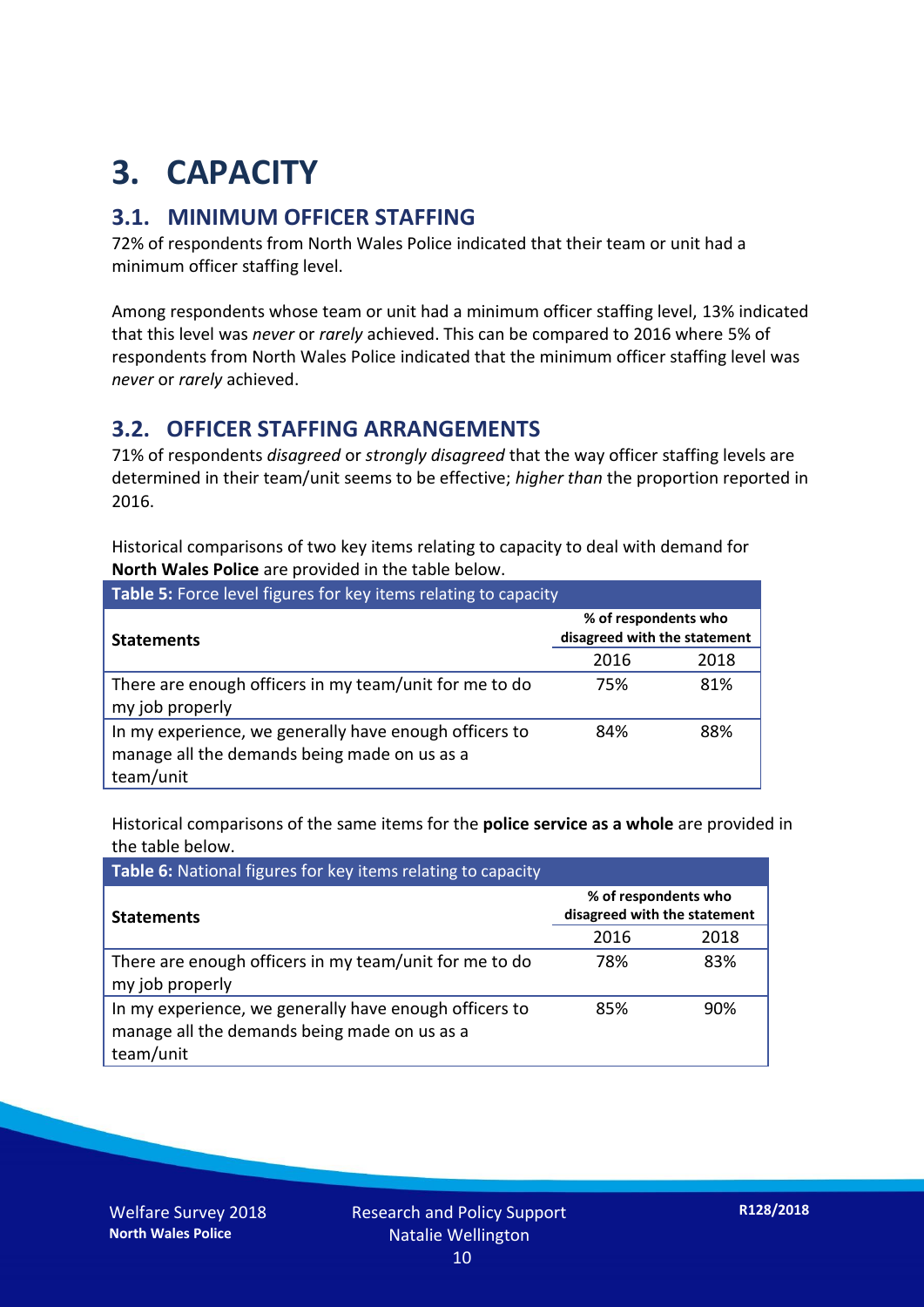## **4. HEALTH AND WELLBEING**

### **4.1. OVERALL LIFE SATISFACTION**

Respondents were asked to rate their overall life satisfaction between 0 and 10, where 0 was 'not at all satisfied' and 10 was 'completely satisfied.'

The average (mean) rating for overall life satisfaction for respondents from North Wales Police was 6/10 (range 0-10). 8% of respondents reported life satisfaction rating of 2 or less.

These results can be compared to the National average of 6/10, with 15% of respondents reporting an overall life satisfaction rating of 2 or less.

#### **4.2. OVERALL PHYSICAL HEALTH**

Participants were asked to rate their overal health on a scale from *very good* to *very poor*. An historical comparison for both national and local figures for this item are below.

| Table 7: Self-rated overall physical health |                       | 2016 | 2018 |
|---------------------------------------------|-----------------------|------|------|
|                                             | Very poor             | 1%   | 1%   |
| <b>Force level figures</b>                  | Poor                  | 11%  | 4%   |
|                                             | Neither good nor poor | 25%  | 16%  |
|                                             | Good                  | 58%  | 52%  |
|                                             | Very good             | 5%   | 26%  |
| <b>National figures</b>                     | Very poor             | 1%   | 1%   |
|                                             | Poor                  | 11%  | 6%   |
|                                             | Neither good nor poor | 23%  | 17%  |
|                                             | Good                  | 53%  | 54%  |
|                                             | Very good             | 13%  | 23%  |

#### **4.3. SINGLE ITEM INDICATOR OF STRESS**

Work related stress was measured using a single-item measure. 36% of respondents from North Wales Police presented with a non-diagnostic case of work-related stress.<sup>vii</sup>

This is *higher than* the proportion reported in the 2016 iteration of this survey and *lower than* the proportion reported in this year's national results.

Stress outside of work was assessed using an adaptation of the work-related stress measure. 11% of respondents from North Wales Police presented with a non-diagnostic case of stress outside of work.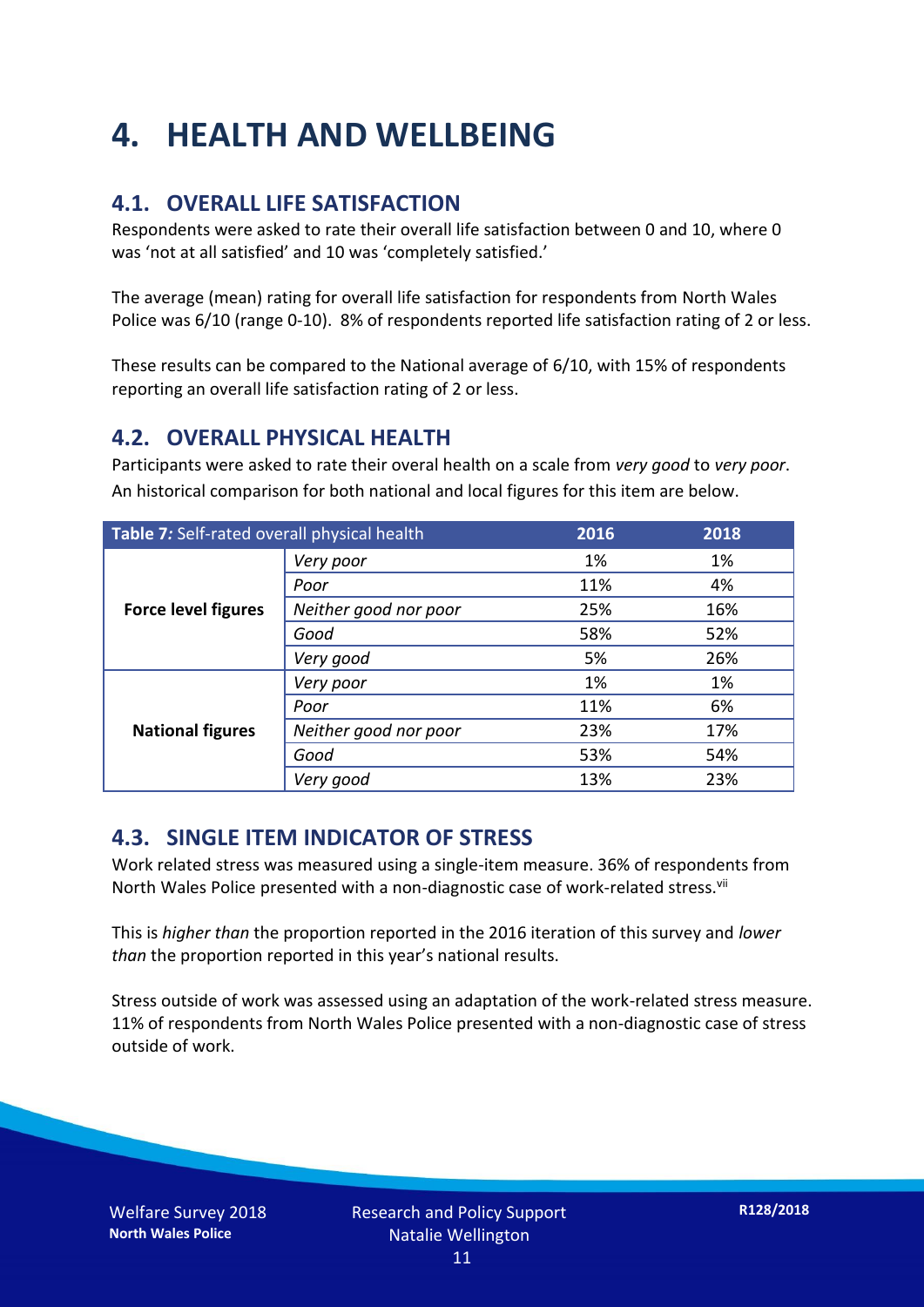### **4.4. SINGLE ITEM INDICATOR FOR MENTAL HEALTH**

A top-level broad overview of mental wellbeing was established using an item that asked respondents to indicate whether they had experienced feelings of stress, low mood, anxiety, or other difficulties with their health and wellbeing over the last 12 months.

81% of respondents from North Wales Police indicated that they had experienced feelings of stress, low mood, anxiety, or other difficulties with their health and wellbeing over the last 12 months; with 94% also indicating that these feelings were caused, or made worse by work.

#### **4.5. MENTAL WELLBEING**

Mental wellbeing can be broadly conceptualized as having two dimensions. The first concerns positive affect (i.e. pleasurable aspects of wellbeing such as feelings of optimism, cheerfulness, and relaxation). The second concerns psychological functioning (i.e. such as clear thinking, self-acceptance, personal development, competence, and autonomy).

To investigate mental wellbeing in more detail the two-dimensional structure of mental wellbeing described above was assessed using the short Warwick-Edinburgh Mental Wellbeing Scale (SWEMWBS). viii The scale asks individuals to rate their experience during the last two weeks for seven positively framed statements.

SWEMWBS findings for **North Wales Police** are presented in the table below alongside those for national sample for 2016 and 2018.

**Table 8**: % of respondents that reported experiencing the following positive aspects of wellbeing *rarely* or *none of the time* over the previous 2 weeks

| <b>SWEMWBS item</b>                           | <b>National figures</b> |      | <b>Force level figures</b> |      |
|-----------------------------------------------|-------------------------|------|----------------------------|------|
|                                               | 2016                    | 2018 | 2016                       | 2018 |
| I've been feeling optimistic about the future | 62%                     | 36%  | 51%                        | 32%  |
| I've been feeling useful                      | 28%                     | 25%  | 22%                        | 23%  |
| I've been feeling relaxed                     | 60%                     | 48%  | 54%                        | 40%  |
| I've been dealing with problems well          | 20%                     | 19%  | 17%                        | 19%  |
| I've been thinking clearly                    | 16%                     | 16%  | 15%                        | 17%  |
| I've been feeling close to other people       | 34%                     | 28%  | 27%                        | 24%  |
| I've been able to make up my own mind         | 13%                     | 10%  | 12%                        | 12%  |
| about things                                  |                         |      |                            |      |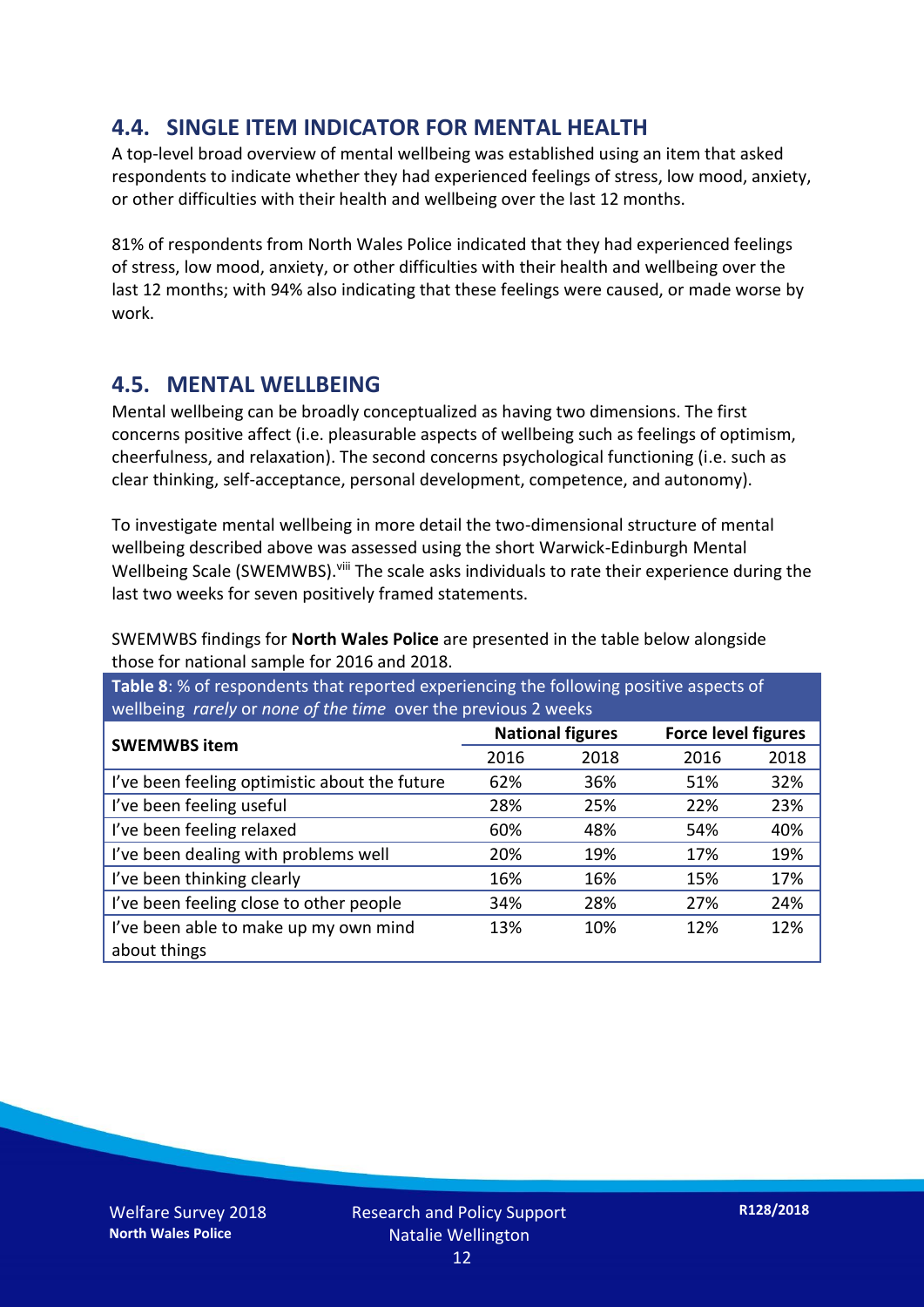#### **4.6. HELP SEEKING**

A question was applied to identify those who had ever **sought help** for feelings of stress, low mood, anxiety, or any other difficulties with mental health and wellbeing. Examples of sources of help were provided including GP, occupational health department, psychologist, therapist, and counsellor.

43% of responses from North Wales Police had previously sought help for feelings of stress, low mood, anxiety or other difficulties with their mental health and wellbeing, 38% of which had done so within the last 12 months.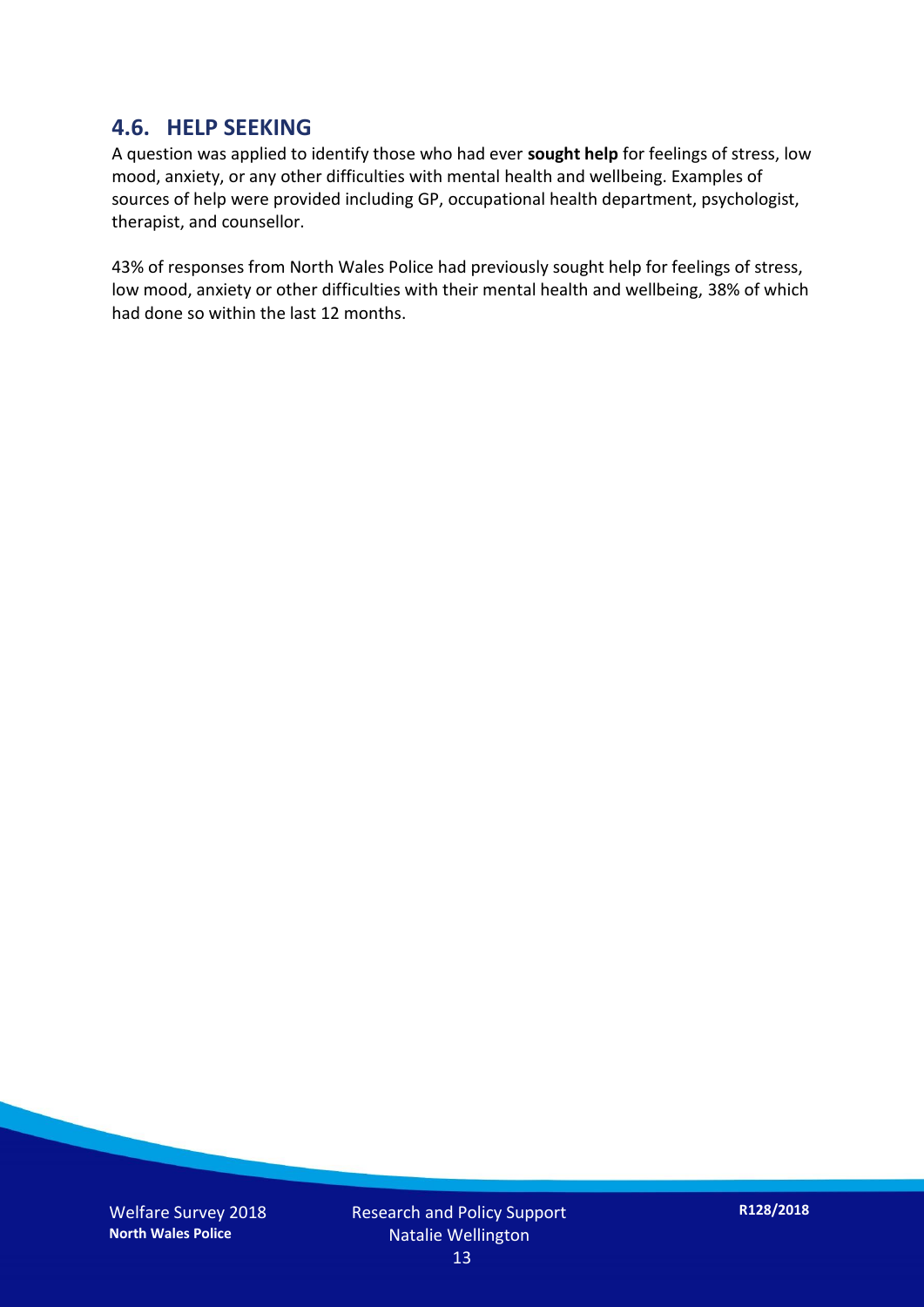## **5. ABSENCE BEHAVIOUR**

## **5.1. ABSENCE**

60% of respondents from North Wales Police reported one or more days of sickness absence and 30% of respondents indicated that at least one day of their sickness absence was attributable to stress, depression, or anxiety.

The national proportion of respondents who had taken one or more days of sickness absence was 56% and 32% of respondents indicated that at least one day of their sickness absence was attributable to stress, depression, or anxiety.

### **5.2. PRESENTEEISM AND LEAVEISM**

Presenteeism is the act of attending work while ill. This has been shown to be associated with subsequent health decline, particularly in relation to burnout,  $\alpha$  and can to lead to elevated absenteeism.<sup>x</sup> Moreover, evidence suggests that presenteeism can compound the effects of the initial illness and negatively influence job satisfaction, resulting in negative job attitudes and withdrawal from work.<sup>xi</sup>

Leaveism is a recently coined term to describe hidden sickness absence and work undertaken during rest periods, including using allocated time off such as annual leave entitlements to take time off when they are in fact unwell.

Findings for North Wales Police are presented in the graph below.



*Figure 1: Force level figures for presenteeism and leaveism*

Welfare Survey 2018 **North Wales Police**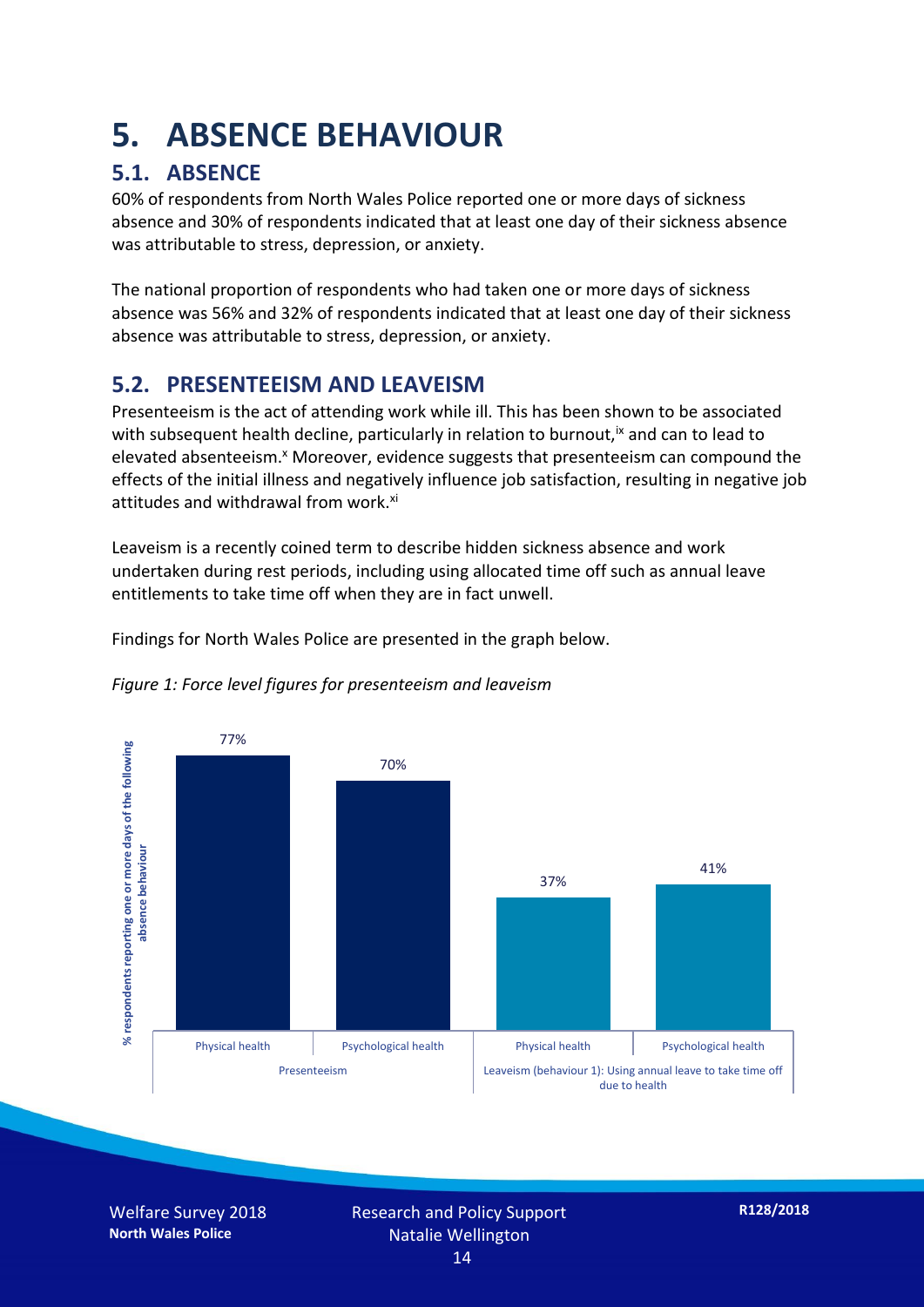## **6. Violence and physical injuries**

### **6.1. VIOLENCE**

Verbal and physical violence was assessed using four questions regarding how often officers received verbal insults, verbal threats, unarmed physical attacks, and attacks with a weapon from members of the public over the previous 12 months. Findings are presented in the table below.

**Table 9:** Force level figures for frequency of verbal and physical violence from members of the public

| <b>Type of violent victimisation</b>               | % of respondents indicating frequency<br>of experience as at least once a week |      |  |
|----------------------------------------------------|--------------------------------------------------------------------------------|------|--|
|                                                    | 2016                                                                           | 2018 |  |
| Verbal insults (e.g., swearing, shouting, abuse)   | 42%                                                                            | 37%  |  |
| Verbal threats (e.g., threat of hitting, threat of | 21%                                                                            | 24%  |  |
| kicking)                                           |                                                                                |      |  |
| *Spitting assaults (i.e. being deliberately spat   |                                                                                | 1%   |  |
| upon)                                              |                                                                                |      |  |
| Unarmed physical attacks (e.g., struggling to      | 15%                                                                            | 17%  |  |
| get free, wrestling, hitting, kicking)             |                                                                                |      |  |
| Use of a deadly weapon (e.g., stick, bottle, axe,  | 1%                                                                             | 1%   |  |
| firearm)                                           |                                                                                |      |  |

\*Spitting assaults data was only available from 2018.

#### **6.2. INJURIES**

19% of North Wales Police respondents reported that they had suffered one or more injuries that required medical attention as a result of work-related **violence** in the last year – losing more than 245 days in sickness absence.

This is *higher than* the proportion reporting one or more injuries as a result of work-related **violence** than reported in the 2016 iteration of this survey and *lower than* the proportion compared to this year's national results.

18% of North Wales Police respondents also reported that they had suffered one or more injuries that required medical attention as a result of work-related **accidents** in the last year – losing more than 205 days in sickness absence.

This is *lower than* the proportion reporting one or more injuries as a result of work-related **accidents** in the 2016 iteration of this survey and *higher than* the proportion compared to this year's national results.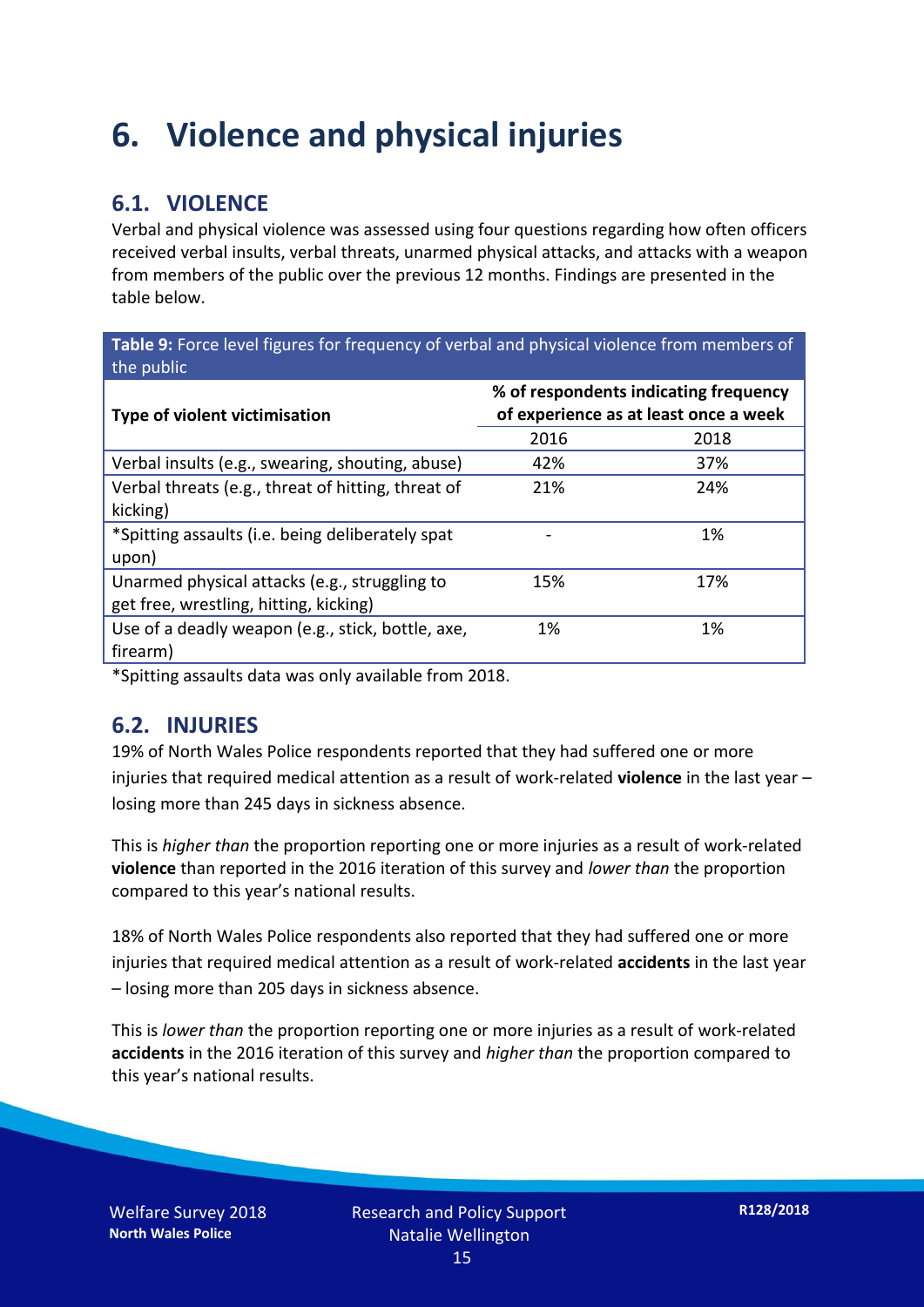## **7. ORGANISATIONAL SUPPORT: MENTAL HEALTH & WELLBEING**

Participants who indicated that they had sought help for difficulties with mental health and wellbeing were presented with additional questions concerning disclosure to a line manager.

### **7.1. DISCLOSURE**

76% of respondents from North Wales Police, for whom it was applicable, reported that they had disclosed seeking mental health and wellbeing support to their line managers. This can be compared with 52% from the same survey in 2016.

### **7.2. REASONS FOR NON-DISCLOSURE**

Respondents who did not disclose to their line managers that they had sought mental health and wellbeing support, were asked to indicate why. Findings are presented in the table below.

| Table 10: Reasons for non-disclosure                        |                     |                 |  |
|-------------------------------------------------------------|---------------------|-----------------|--|
|                                                             | % of total mentions |                 |  |
| <b>Item</b>                                                 | Force level         | <b>National</b> |  |
|                                                             | figures             | figures         |  |
| I was worried that my other colleagues would find out       | 11%                 | 10%             |  |
| I thought it would negatively affect my opportunities for   | 13%                 | 11%             |  |
| promotion and/or specialising                               |                     |                 |  |
| It wasn't affecting my work                                 | 3%                  | 7%              |  |
| I didn't want to be treated differently (in a negative way) | 11%                 | 13%             |  |
| I felt it was a personal matter                             | 25%                 | 20%             |  |
| I have had negative experiences of disclosing in the past   | 3%                  | 6%              |  |
| I thought it would have a negative impact on my career      | 11%                 | 10%             |  |
| There is a negative attitude in the police service towards  | 11%                 | 12%             |  |
| people who experience difficulties with their mental health |                     |                 |  |
| and wellbeing                                               |                     |                 |  |
| I did not think my line manager would treat me with         | 7%                  | 7%              |  |
| empathy                                                     |                     |                 |  |
| For reasons other than those listed above                   | 3%                  | 4%              |  |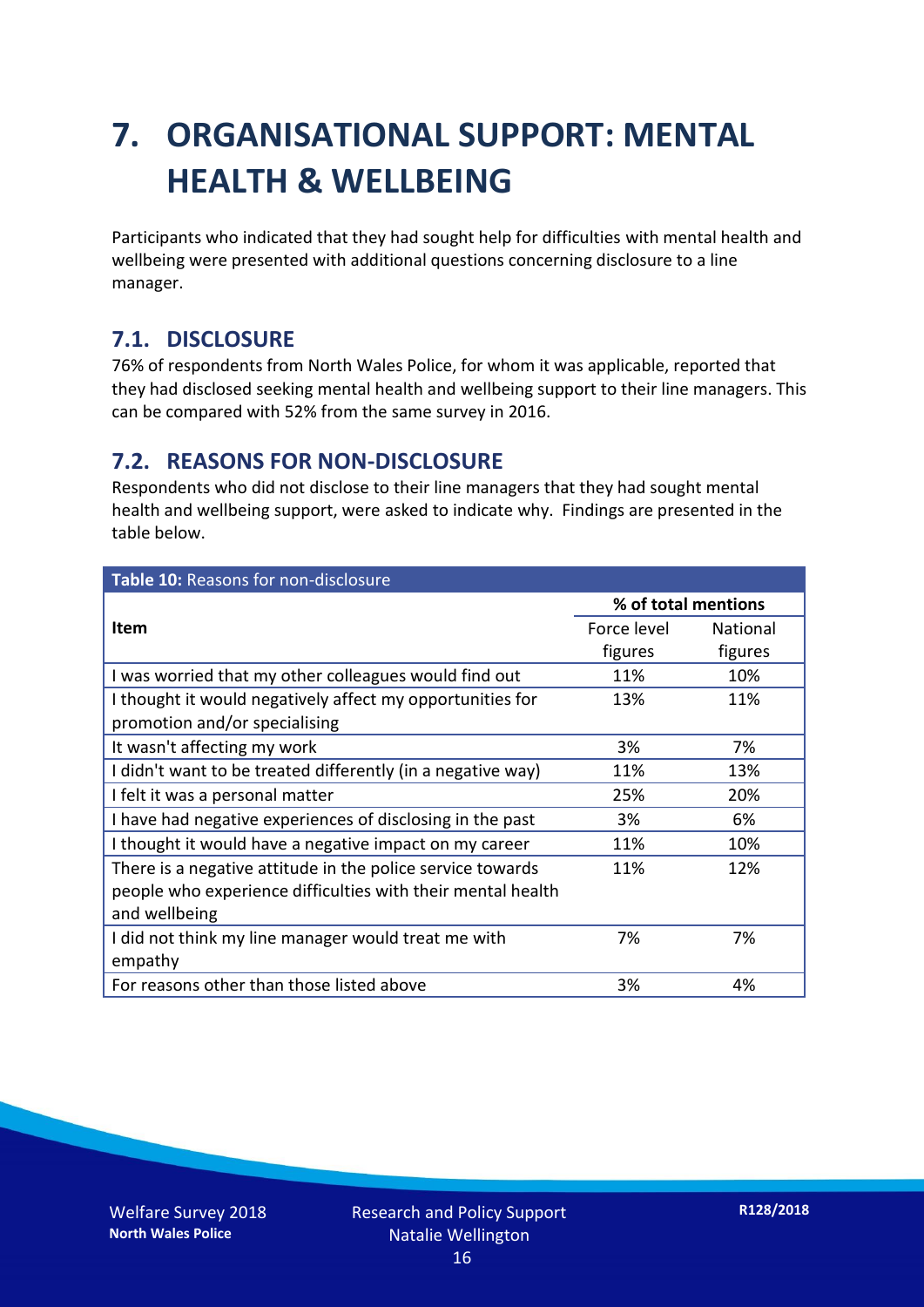### **7.3. ATTITUDES TO MENTAL HEALTH AND WELLBEING**

All respondents were asked about the attitude of the police service towards mental health and wellbeing.

Respondents were provided with a list of statements, and asked to indicate the extent to which they agreed or disagreed with the statement.

The table below shows the percentage of respondents who agreed with three key statements about the police services attitudes towards mental health and wellbeing for both North Wales Police, and the police service as a whole.

| Table 11: Attitudes to mental health and wellbeing |                                                    |                         |  |
|----------------------------------------------------|----------------------------------------------------|-------------------------|--|
| <b>Statements</b>                                  | % of respondents that agreed with<br>the statement |                         |  |
|                                                    | Force level figures                                | <b>National figures</b> |  |
| The police service encourages staff to talk openly | 42%                                                | 45%                     |  |
| about mental health and wellbeing                  |                                                    |                         |  |
| Someone would be treated differently (in a         | 44%                                                | 37%                     |  |
| negative way) if they disclosed difficulties with  |                                                    |                         |  |
| their mental health and wellbeing                  |                                                    |                         |  |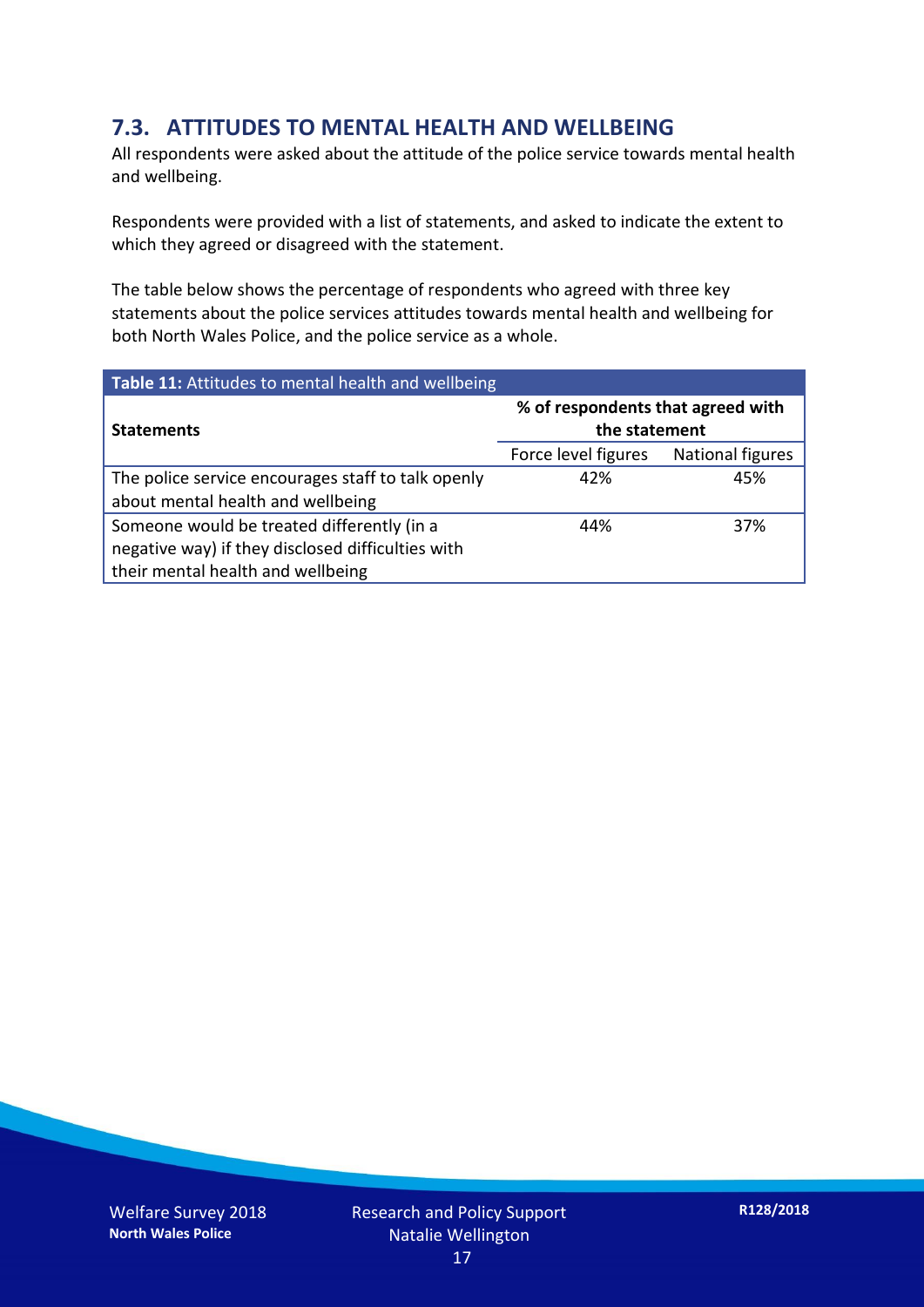## **8. Notes for JBBs**

Additional findings from the 2018 Demand, Capacity and Welfare survey are available on request from the Research and Policy department. Additional topics include, but are not limited to:

- Morale,
- Fatigue and sleep,
- Managerial mental health and wellbeing support,
- Organisational change, and
- Organisational justice.

The findings of the survey can also be broken down in more detail in terms of different demographic groups, such as rank, role or length of service. However please be aware that we can only go into a certain level of detail with this demographic data in order to preserve respondents' confidentiality.

JBBs wishing to obtain further information can contact [ResearchandDataCollection@polfed.org](mailto:ResearchandDataCollection@polfed.org) to discuss their requirements.

The Research and Policy Department only has one member of staff responsible for these data requests; please bear this in mind in terms of turnaround times and the amount of data you request when contacting the team.

All other interested parties should speak to their local JBB in the first instance.